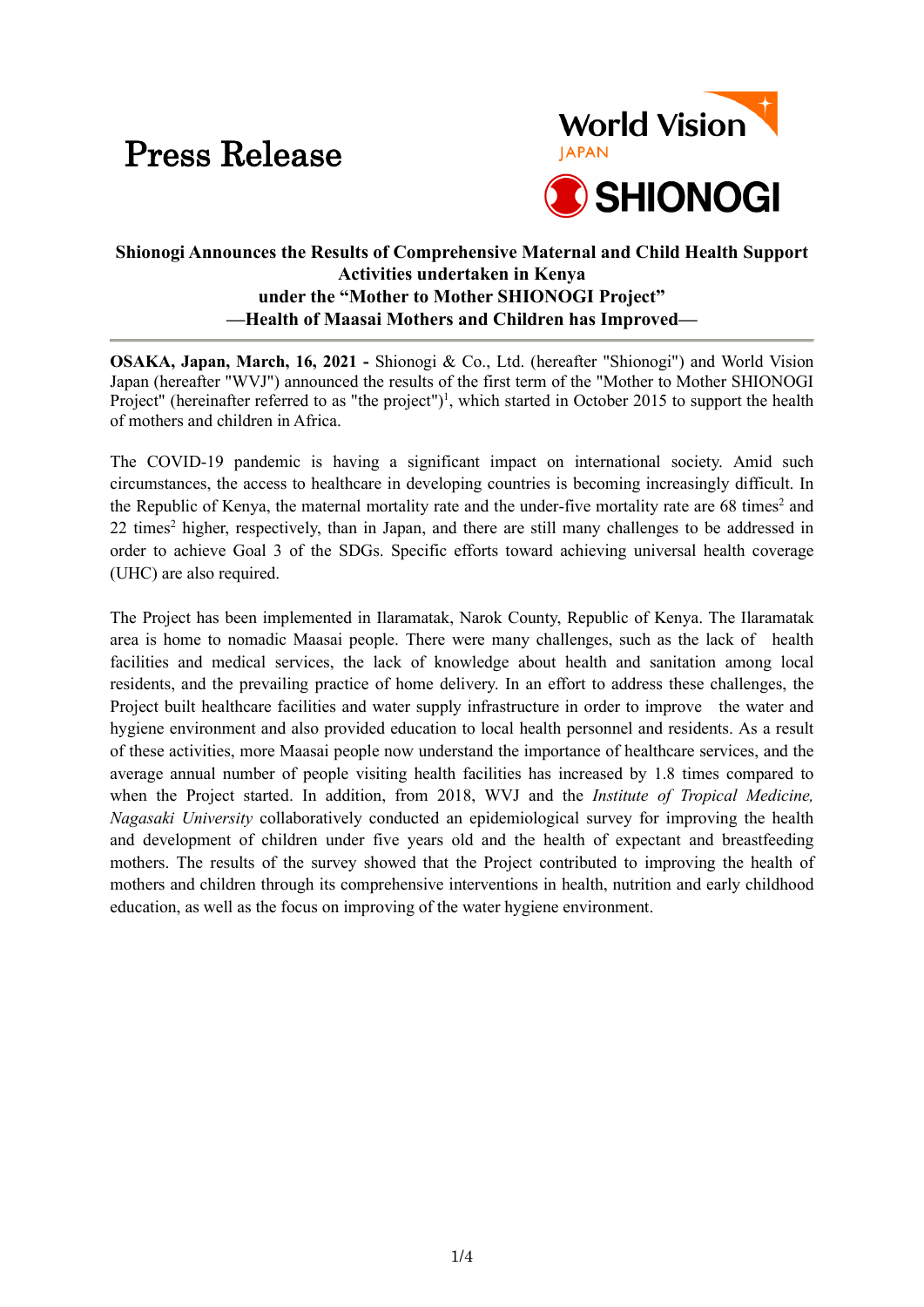# **[Results of the Project]**

1. Improved access to maternity/post-natal medical services

The rate of delivery \*a at health facilities including assistance of professional technicians increased by 12 times. The full vaccination<sup>3</sup> rate\*<sup>a</sup> of infants from 12 months to 23 months also improved.



# 2. Improved water hygiene environment and sanitation

With construction of water supply facilities, the number of households with access to well water in the dry season quadrupled from 9% to 36%.\*b In addition, hygiene education has improved sanitation practices, with *E. coli* detection frequency in water sources and surrounding households decreasing by 82%,<sup>\*b</sup> and the exclusive breastfeeding rate increasing by 1.2 times from 65% to 78%.<sup>\*b</sup>

## 3. Summary

Comprehensive interventions in health, nutrition and early childhood education with emphasis on the improvement of the water hygiene environment led to improvements in children's diarrhea rate (from 28% to 12%<sup>\*b</sup>), stunting rate (from 37% to 30%<sup>\*b</sup>) and wasting rate (from 25% to 15%<sup>\*b</sup>). Sources: World Vision Project Evaluation Results (a), *Institute of Tropical Medicine, Nagasaki University* Research Survey Results (b)

The results of the epidemiological survey conducted under the Project are scheduled to be published,<sup>4</sup> and it is expected that they will be applied in Kenya's maternal and child health policies and projects in the future.

The Second Term Project, which started in April 2020, is supporting three health facilities in Kilifi County, the Republic of Kenya.<sup>5</sup> With the aim of providing stable healthcare services, it is planned to install a solar power generation system at one of those three facilities, the Rima Ra Pera Health Facility, with the cooperation of the LIGHT UP THE FUTURE Project<sup>6</sup> undertaken by Panasonic Corporation.

The Project will continue working to improve medical access and achieve UHC in Kenya by utilizing the respective strengths of each organization involved in the cross-sector partnership.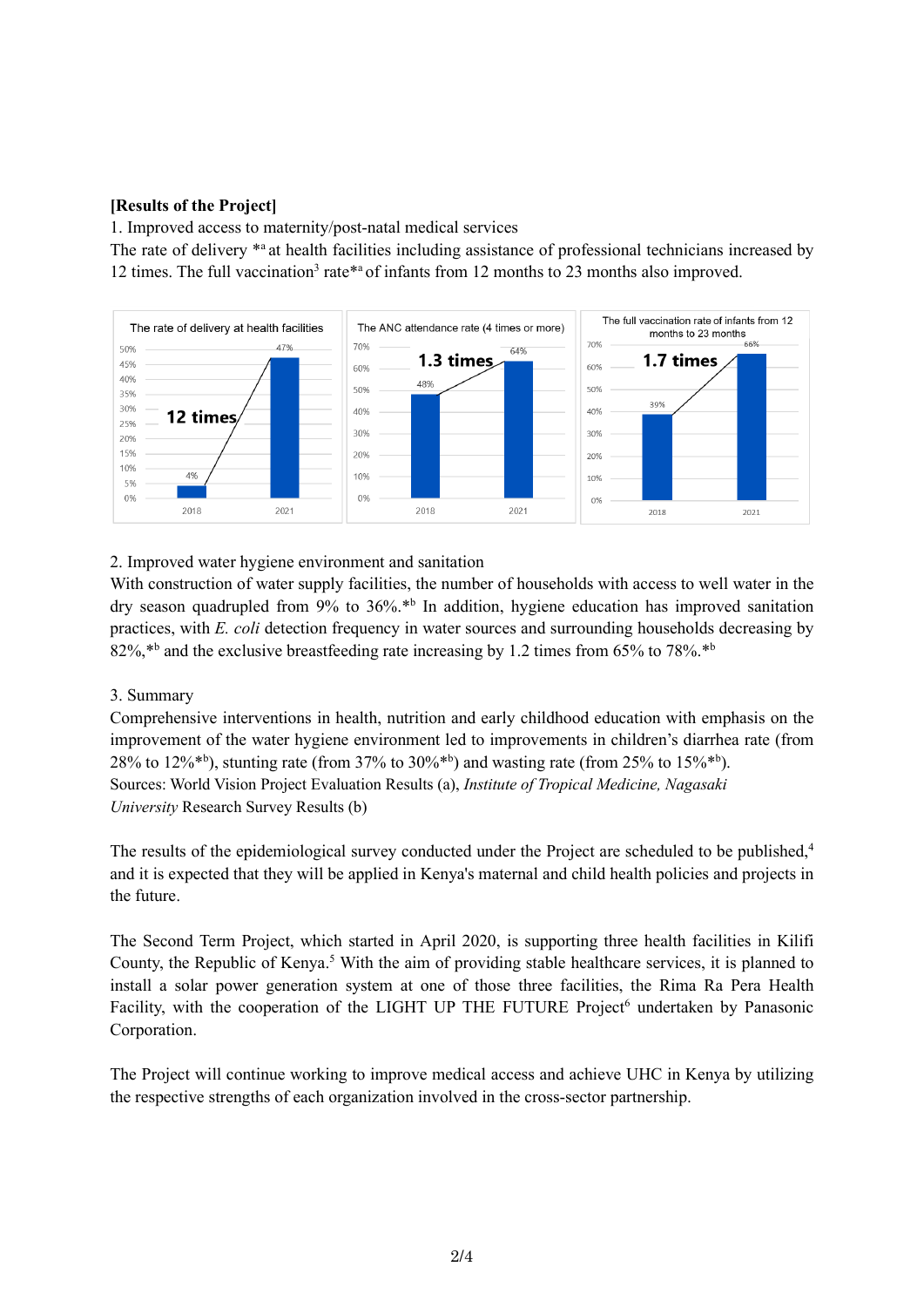## **Forward-Looking Statements**

*This announcement contains forward-looking statements. These statements are based on expectations in light of the information currently available, assumptions that are subject to risks and uncertainties which could cause actual results to differ materially from these statements. Risks and uncertainties include general domestic and international economic conditions such as general industry and market conditions, and changes of interest rate and currency exchange rate. These risks and uncertainties particularly apply with respect to product-related forward-looking statements. Product risks and uncertainties include, but are not limited to, completion and discontinuation of clinical trials; obtaining regulatory approvals; claims and concerns about product safety and efficacy; technological advances; adverse outcome of important litigation; domestic and foreign healthcare reforms and changes of laws and regulations. Also for existing products, there are manufacturing and marketing risks, which include, but are not limited to, inability to build production capacity to meet demand, lack of availability of raw materials and entry of competitive products. The company disclaims any intention or obligation to update or revise any forward-looking statements whether as a result of new information, future events or otherwise.*

### **For Further Information, Contact:**

SHIONOGI Website Inquiry Form : <https://www.shionogi.com/global/en/contact.html>

#### World Vision Japan

Communication Officer:Shiho Ichimayama (Ms.)市山志保 【Phone】03-5334-5356 【Email】shiho\_ichiyama@worldvision.or.jp

#### **About Shionogi**

Shionogi's key focus and commitment is to improve access to healthcare. We are working toward activities such as contributing to improving access to AMR treatment and supporting maternal and child health in Africa. We will expand our network of collaborations with external partners and continue to provide new value, offering innovative solutions for the unmet healthcare needs of patients and society.

For more information, please visit[: https://www.shionogi.com/global/en/](https://www.shionogi.com/global/en/)

#### **About World Vision/World Vision Japan**

[World Vision](http://www.wvi.org/) is a Christian humanitarian organisation dedicated to working with children, families and their communities to reach their full potential by tackling the root causes of poverty and injustice. World Vision serves all people, regardless of religion, race, ethnicity or gender. World Vision Japan (WVJ) was founded in 1987 as one of the support offices in the WV Partnership, and is located in Nakano-ku, Tokyo.

For more information, please visit[: https://www.worldvision.jp/info/e-about-wvj.html](https://www.worldvision.jp/info/e-about-wvj.html)

#### References

1. [Press release on August 3, 2021](https://www.shionogi.com/global/en/news/2021/08/e-210803.html)

Shionogi Completes the First Term of the Mother to Mother Project in Illaramatak, Narok County, Kenya with Transfer of a Health Facility to the County Government

2. The State of the World's Children 2021 On My Mind: Promoting, protecting and caring for children's mental health.(UNICEF)